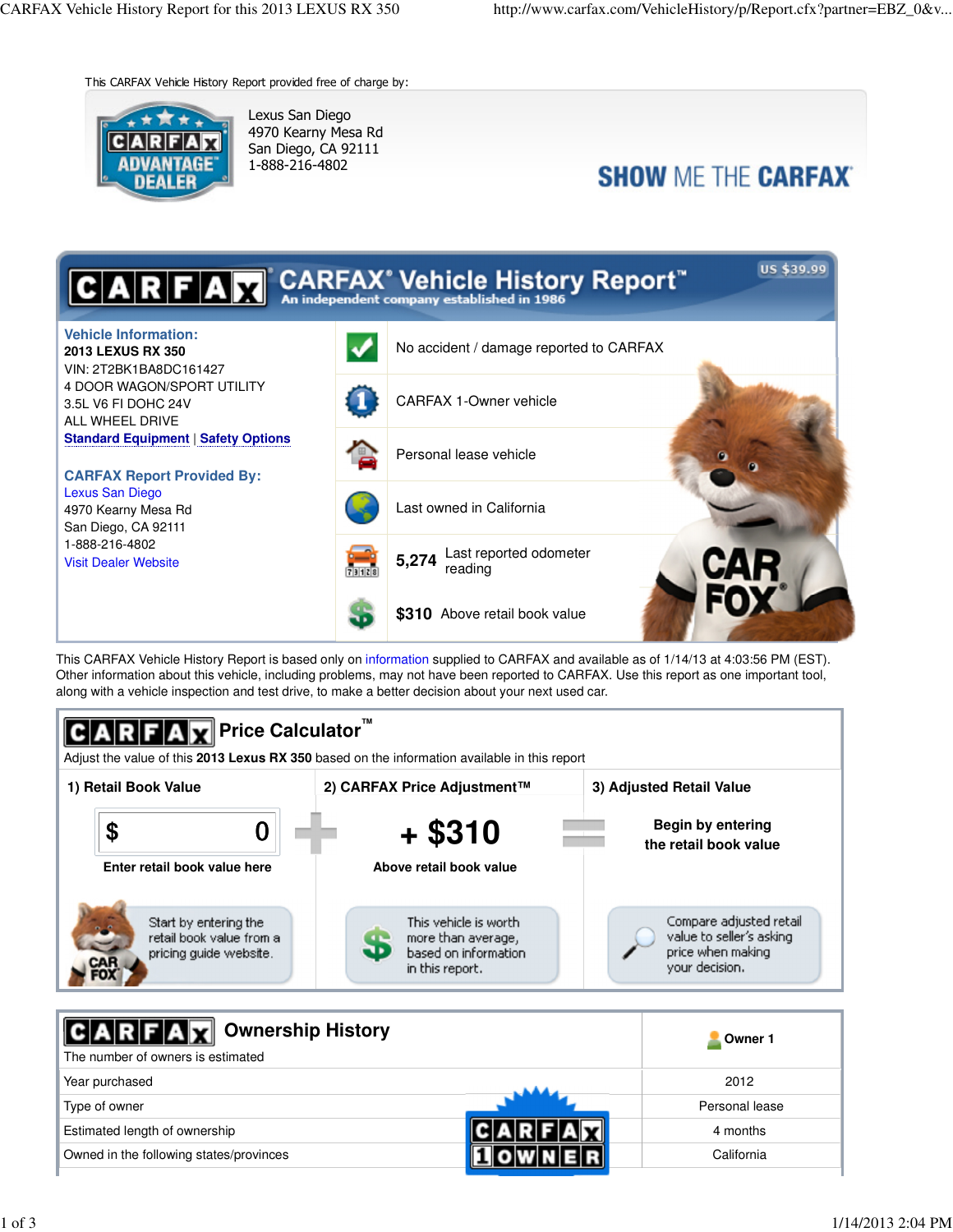| Estimated miles driven per year | $- - -$ |
|---------------------------------|---------|
| Last reported odometer reading  |         |

| <b>ARFAX</b> Title History<br>CARFAX guarantees the information in this section | Owner 1                  |
|---------------------------------------------------------------------------------|--------------------------|
| Salvage   Junk   Rebuilt   Fire   Flood   Hail   Lemon                          | Guaranteed<br>No Problem |
| <b>Not Actual Mileage   Exceeds Mechanical Limits</b>                           | Guaranteed<br>No Problem |
| $\sim$ 17 m $^{-1}$                                                             |                          |



**GUARANTEED** - None of these major title problems were reported by a state Department of Motor Vehicles (DMV). If you find that any of these title problems were reported by a DMV and not included in this report, CARFAX will buy this vehicle back. **View Certificate**

| <b>Additional History</b><br><b>RFA</b><br>Not all accidents / issues are reported to CARFAX | Owner 1         |
|----------------------------------------------------------------------------------------------|-----------------|
| <b>Total Loss</b>                                                                            | No Issues       |
| No total loss reported to CARFAX.                                                            | Reported        |
| <b>Structural Damage</b>                                                                     | No Issues       |
| No structural damage reported to CARFAX.                                                     | Reported        |
| <b>Airbag Deployment</b>                                                                     | No Issues       |
| No airbag deployment reported to CARFAX.                                                     | Reported        |
| <b>Odometer Check</b>                                                                        | No Issues       |
| No indication of an odometer rollback.                                                       | Indicated       |
| <b>Accident / Damage</b>                                                                     | No Issues       |
| No accidents or damage reported to CARFAX.                                                   | Reported        |
| <b>Manufacturer Recall</b>                                                                   | <b>Ask Your</b> |
| Check with an authorized Lexus dealer for any open recalls.                                  | <b>Dealer</b>   |
| <b>Basic Warranty</b>                                                                        | No Data         |
| No data reported to CARFAX.                                                                  | Reported        |

Tell us what you know about this vehicle

| Owner 1                                      |                                                     | Date:      | Mileage:                                            | Source:                                                                  | <b>Comments:</b>                                                                                               |
|----------------------------------------------|-----------------------------------------------------|------------|-----------------------------------------------------|--------------------------------------------------------------------------|----------------------------------------------------------------------------------------------------------------|
| Purchased:<br>Type:<br>Where:<br>Est. length | 2012<br>Personal lease<br>California<br>$8/17/12 -$ | 08/17/2012 | 143                                                 | California<br>Motor Vehicle Dept.<br>San Marcos, CA                      | Odometer reading reported<br>Registered as personal lease vehicle                                              |
| 1/10/13<br>owned:<br>(4 months)              | 08/29/2012                                          |            | California<br>Motor Vehicle Dept.<br>San Marcos, CA | Title issued or updated<br>First owner reported<br>Loan or lien reported |                                                                                                                |
|                                              |                                                     | 01/10/2013 | 5,274                                               | Dealer Inventory                                                         | Vehicle offered for sale                                                                                       |
|                                              |                                                     | 01/12/2013 |                                                     | Dealer Inventory<br>San Diego, CA                                        | Vehicle offered for sale                                                                                       |
|                                              |                                                     |            |                                                     |                                                                          | I'm here to help! Print and bring my SmartBuyer Checklist<br>when you go to test drive this 2013 Lexus RX 350. |